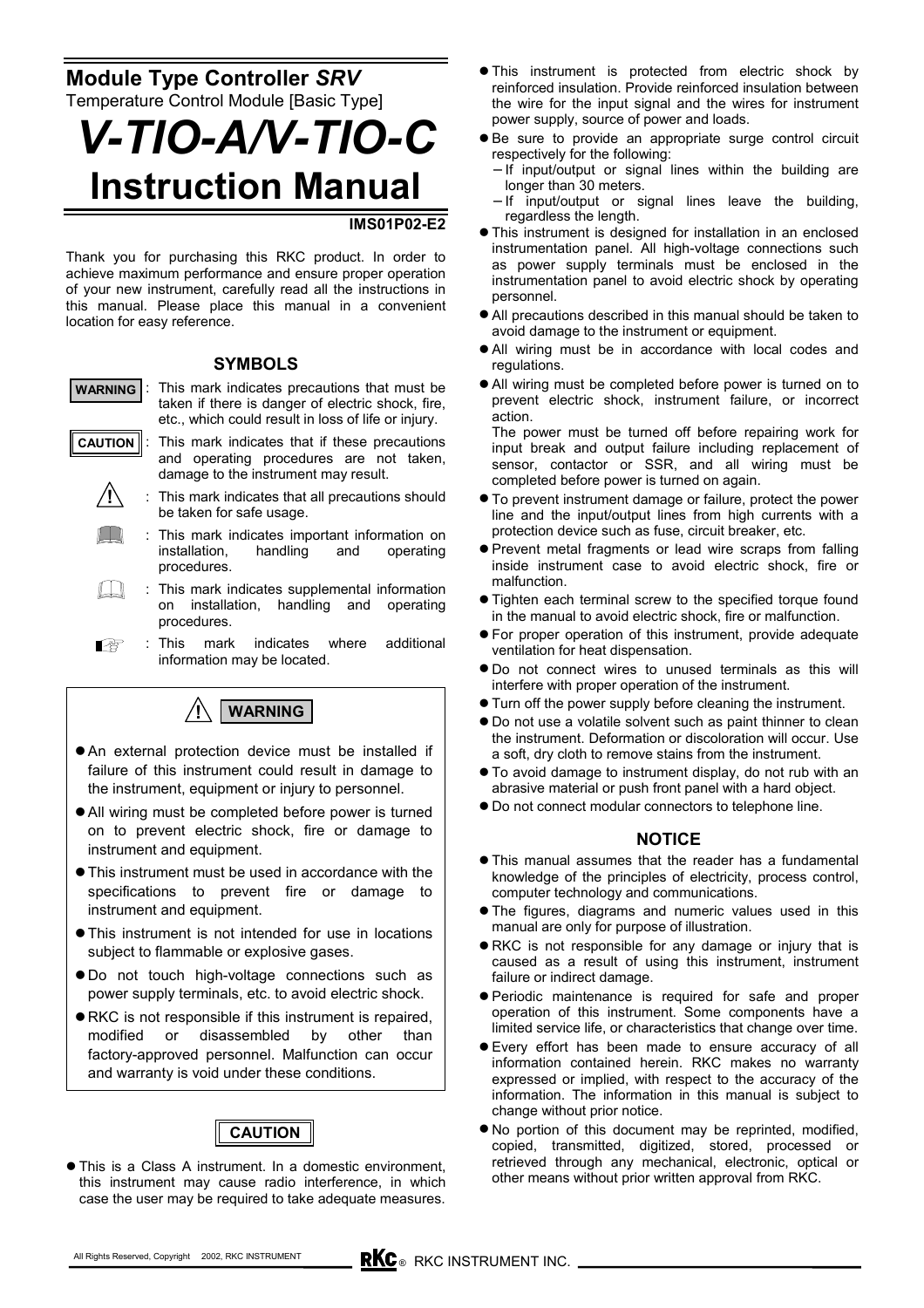## **1. OUTLINE**

Two [basic types] of temperature control (TIO) modules are available: the V-TIO-A for heat control and the V-TIO-C for heat/cool control.

It has power supply and host communication terminals in addition to temperature control input and output terminals. In addition, one digital input (DI) point and two digital output (DO) points can be optionally added.

All data are set by communication. For details, see the ■啓 Module Type Controller SRV Communication Instruction Manual (IMS01P01-E<sub>II</sub>).

## **2. PRODUCT CHECK**

Check whether the delivered product is as specified by referring to the following model code list.

#### **V–TIO– □ □ □□□ – □ □** \* □ <u>□ □ – □ □ – □ </u><br>(1) (2) (3) (4) (5) (6) (7) (8) (9) (10) (11) (12) **(1) (2) (3) (4) (5) (6) (7) (8) (9) (10) (11) (12)**

#### **(1) Type**

- A: Basic type, heat control
- C: Basic type, heat/cool control

#### **(2) Control action**

- [For heat control]
- F: PID action with autotuning (AT) (reverse action)
- D: PID action with autotuning (AT) (direct action)
- [For heat/cool control]
- B: Heat/cool PID action with autotuning (AT) (air cooling)
- W: Heat/cool PID action with autotuning (AT) (water cooling)

#### **(3) Input range** (Each channel common code)

[Thermocouple input]

| Type           | Code            | Range                     | Code            | Range                   |
|----------------|-----------------|---------------------------|-----------------|-------------------------|
| K.             | K02             | 0 to 400 $\degree$ C      | KB9             | 32 to 752 °F            |
|                | K04             | 0 to 800 $\degree$ C      | KB8             | 32 to 1472 °F           |
|                | K16             | $-200$ to $+1372$ °C      | KB7             | $-328$ to $+2501$ °F    |
|                | K09             | 0.0 to 400.0 $\degree$ C  | KC <sub>2</sub> | 32.0 to 752.0 °F        |
|                | K35             | $-200.0$ to $+400.0$ °C   | KC <sub>1</sub> | $-328.0$ to $+752.0$ °F |
| J              | J <sub>02</sub> | 0 to 400 $\degree$ C      | JC2             | 32 to 752 °F            |
|                | J <sub>04</sub> | 0 to 800 $\degree$ C      | JC1             | 32 to 1472 °F           |
|                | J15             | $-200$ to $+1200$ °C      | JB9             | $-328$ to $+2192$ °F    |
|                | J09             | 0.0 to 400.0 $\degree$ C  | JC4             | 32.0 to 752.0 °F        |
|                | J27             | $-200.0$ to $+400.0$ °C   | JC3             | –328.0 to +752.0 °F     |
| т              | T08             | 0 to 400 $\degree$ C      | TB <sub>9</sub> | 32 to 752 °F            |
|                | T09             | 0 to 200 $\degree$ C      | TC1             | 32 to 392 °F            |
|                | T16             | $-200$ to $+400$ °C       | TB8             | $-328$ to $+752$ °F     |
|                | T06             | 0.0 to 400.0 $^{\circ}$ C | TC3             | 32.0 to 752.0 °F        |
|                | T19             | $-200.0$ to $+400.0$ °C   | TC2             | –328.0 to +752.0 °F     |
| E.             | E01             | 0 to 800 $^{\circ}$ C     | EA8             | 32 to 1472 °F           |
|                | E02             | 0 to 1000 $\degree$ C     | EA7             | 32 to 1832 °F           |
| S              | S05             | 0 to 1768 °C              | SA6             | 32 to 3214 °F           |
| R              | R <sub>06</sub> | 0 to 1768 °C              | RA <sub>6</sub> | 32 to 3214 °F           |
| Ν              | N <sub>02</sub> | 0 to 1300 °C              | NA6             | 32 to 2372 °F           |
| B              | <b>B03</b>      | 0 to 1800 $\degree$ C     | BB1             | 32 to 3272 °F           |
| PLII           | A02             | 0 to 1390 °C              | AA6             | 32 to 2534 °F           |
| W5Re/<br>W26Re | W03             | 0 to 2300 $\degree$ C     | WA9             | 32 to 4172 °F           |

#### [RTD input]

| Type   | Code:           | Range                     | Code:           | Range                     |
|--------|-----------------|---------------------------|-----------------|---------------------------|
|        |                 |                           |                 |                           |
| Pt100  | D <sub>17</sub> | 0 to 400 $\degree$ C      | DC5             | 32 to 752 °F              |
|        | D33             | 0 to 850 $\degree$ C      | DC4             | 32 to 1562 °F             |
|        | D <sub>16</sub> | 0.0 to 400.0 $^{\circ}$ C | DC7             | 32.0 to 752.0 °F          |
|        | D <sub>28</sub> | $-200.0$ to $+400.0$ °C   | DC6             | $-328.0$ to $+752.0$ °F   |
| JPt100 | P17 :           | 0 to 400 $\degree$ C      | PC5             | 32 to 752 °F              |
|        | P <sub>23</sub> | 0 to 600 $\degree$ C      | PC <sub>4</sub> | 32 to 1112 °F             |
|        | P <sub>16</sub> | 0.0 to 400.0 $^{\circ}$ C | PC7             | 32.0 to 752.0 °F          |
|        | P <sub>28</sub> | $-200.0$ to $+400.0$ °C   | PC <sub>6</sub> | : $-328.0$ to $+752.0$ °F |

#### [Voltage/current input]

|         | Code | Tvpe               | Code : | Tvpe              |
|---------|------|--------------------|--------|-------------------|
| Voltage |      | 201 0 to 100 mV DC |        | 401 0 to 5 V DC   |
|         | 501  | $0$ to 10 V DC     | 601    | 1 to 5 VDC        |
| Current |      | 701 0 to 20 mA DC  |        | 801 4 to 20 mA DC |

#### **(4) Control output (CH1), (5) Control output (CH2)**

- M: Relay contact output
- V: Voltage pulse output 0/12 V DC
- 4: 0 to 5 V DC 5: 0 to 10 V DC 6: 1 to 5 V DC
- 7: 0 to 20 mA DC 8: 4 to 20 mA DC

#### **(6) Event input (DI) [Optional]**

- N: None
- 1: Control RUN/STOP 2: Event interlock release
- 

#### **(7) (8) Event output 1 (DO1) [Optional] (9) (10) Event output 2 (DO2) [Optional]**

- [(7), (9) code: Channel selection]
- N: None 1: Input channel 1 2: Input channel 2
- $[(8), (10)$  code: Output type]
- 
- N: None A: Deviation high B: Deviation low
- C: Deviation high/low D: Band
- E: Deviation high with hold action F: Deviation low with hold action
- G: Deviation high/low with hold action
- H: Process high J: Process low
- K: Process high with hold action L: Process low with hold action
- Q: Deviation high with re-hold action
- R: Deviation low with re-hold action
- T: Deviation high/low with re-hold action
- 
- P: Heater break alarm 1: Control loop break alarm
- 2: Burnout 3: Temperature rise completion

**(11) CT type** (Each channel common code)

P: CTL-6-P-N S: CTL-12-S56-10L-N

#### **(12) Communication function**

5: RKC communication (RS-485) 6: Modbus (RS-485)

- For heat/cool PID control (V-TIO-C), input channel 2 becomes unused.
	- For heat/cool PID control (V-TIO-C), Control output 1 corresponds to the heating output and Control output 2 corresponds to the cooling output.
	- Heater break alarm function can not be used when control output is voltage/current output.

### ■ Accessories

## **3. PARTS DESCRIPTION**



\* Installed when provided with the event input/output (optional).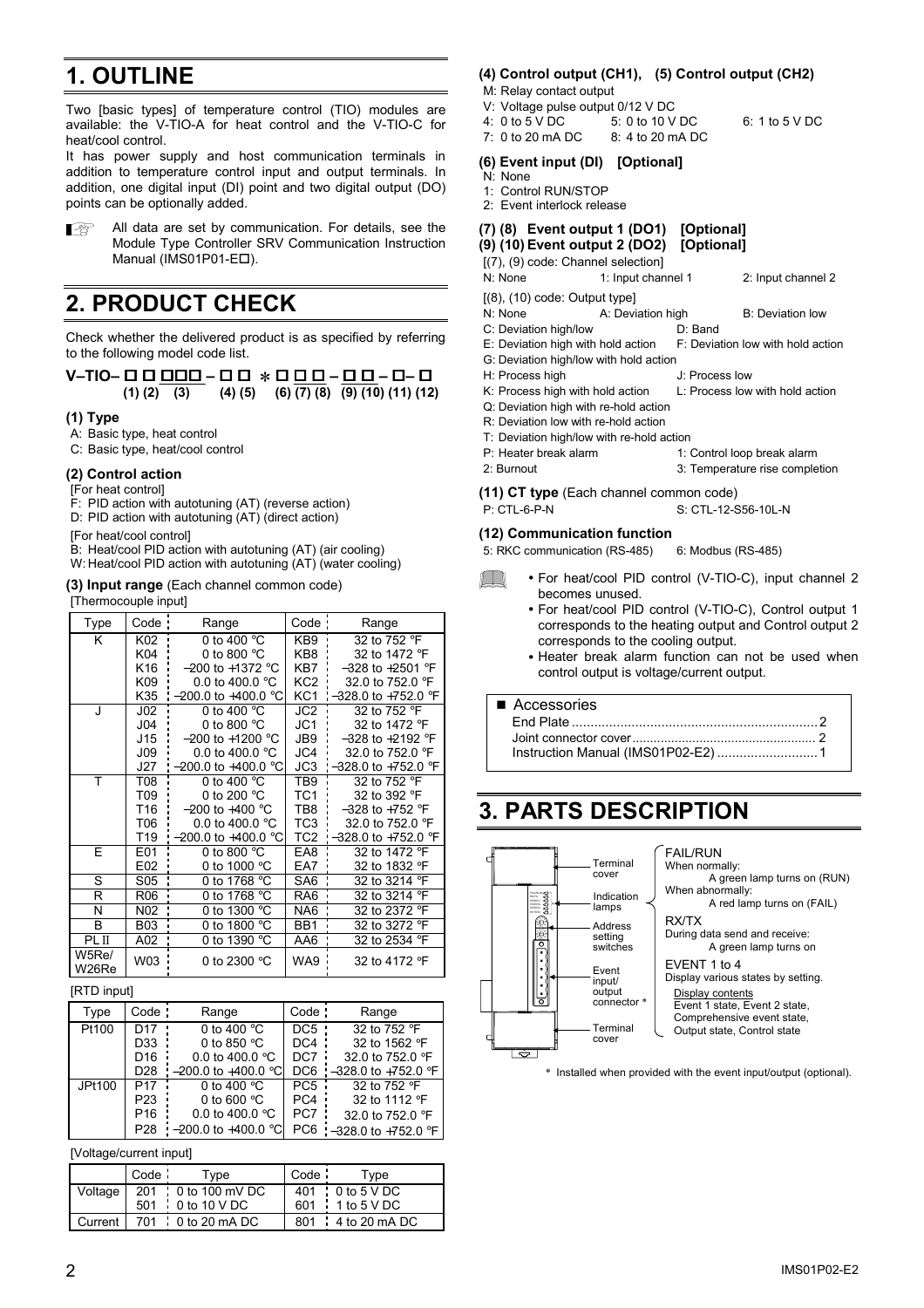## **4. COMMUNICATION SETTING**

Set communication setting before mounting and wiring of SRV.

## **4.1 Module Address Setting**

Set an address of module. For this setting, use a small blade screwdriver.



- For Modbus, the value obtained by adding "1" to the set  $\Box$ address corresponds to the address used for the actual program.
	- Set the module address such that it is different to the other addresses on the same line. Otherwise, problems or malfunction may result.
- $\mathbb{I}$   $\perp$ The above figure shows when provided with the event input/output connector, but the same also when not provided with the connector.

## **4.2 Protocol Selections and Communication Speed Setting**

With the DIP switch which there is on the right side of module, select communication speed, data bit configuration and protocol.



| 1   | 2          | <b>Communication speed</b> |
|-----|------------|----------------------------|
| OFF | <b>OFF</b> | 2400 bps                   |
| ΩN  | OFF        | 9600 bps                   |
| OFF | OΝ         | 19200 bps                  |
| OΝ  | OΝ         | 38400 bps                  |

Factory set value: 9600 bps

| 3          | 4          | 5          | Data bit configuration       |
|------------|------------|------------|------------------------------|
| <b>OFF</b> | OFF        | <b>OFF</b> | Data 7-bit, without parity * |
| <b>OFF</b> | <b>OFF</b> | ON         | Data 7-bit, Even parity *    |
| <b>OFF</b> | OΝ         | ON         | Data 7-bit, Odd parity *     |
| ON         | OFF        | OFF        | Data 8-bit, without parity   |
| ΟN         | <b>OFF</b> | ON         | Data 8-bit, Even parity      |
| ΟN         | OΝ         | ΩN         | Data 8-bit, Odd parity       |

When the Modbus communication protocol selected, this setting becomes invalid.

(Stop 1-bit: fixed)

Factory set value: Data 8-bit, without parity

| 6   | <b>Protocol selection</b> |
|-----|---------------------------|
| חבר | RKC communication         |
| ЭN  | Modbus                    |

Factory set value: Specify when ordering

- Switch No. 7, 8: OFF fixed (Don't change this one) • When jointing two or more modules together, set the dip
	- switches in these modules to the same positions. • Be changed into communication time setting mode by using switch No. 4, 5 and 6.

For communication time setting mode, see the Module Type Controller SRV Communication Instruction Manual  $($ IMS01P01-E $\square$ ).

## **5. MOUNTING**

## **! WARNING**

To prevent electric shock or instrument failure, always turn off the power before mounting or removing the instrument.

## **5.1 Mounting Cautions**

- (1) This instrument is intended to be used under the following environmental conditions. **(IEC61010-1)**
- [OVERVOLTAGE CATEGORY II, POLLUTION DEGREE 2] (2) Use this instrument within the following ambient temperature
- and ambient humidity. • Allowable ambient temperature: −10 to +50 °C
- Allowable ambient humidity: 5 to 95 % RH
- (Absolute humidity: MAX. W. C 29  $g/m<sup>3</sup>$  dry air at 101.3 kPa)
- (3) Avoid the following when selecting the mounting location: • Rapid changes in ambient temperature, which may cause condensation.
- Corrosive or inflammable gases.
- Direct vibration or shock to the mainframe.
- Water, oil, chemicals, vapor or steam splashes.
- Excessive dust, salt or iron particles.
- Excessive induction noise, static electricity, magnetic fields or noise.
- Direct air flow from an air conditioner.
- Exposure to direct sunlight.
- Excessive heat accumulation.
- (4) Mounting consideration
- Install the module 200 mm away from the main power line.
- Ensure at least 50 mm space on top and bottom of the control unit for maintenance and environmental reasons.

## **5.2 Dimensions**



 $\Box$ The above figure shows when provided with the event input/output connector, but the same also when not provided with the connector.

#### $\bullet$  **Depth in connector mounting**

Conduct installation in consideration of the sizes of the connector and cable when connector-connected.

[Usage example of SRVP-01]

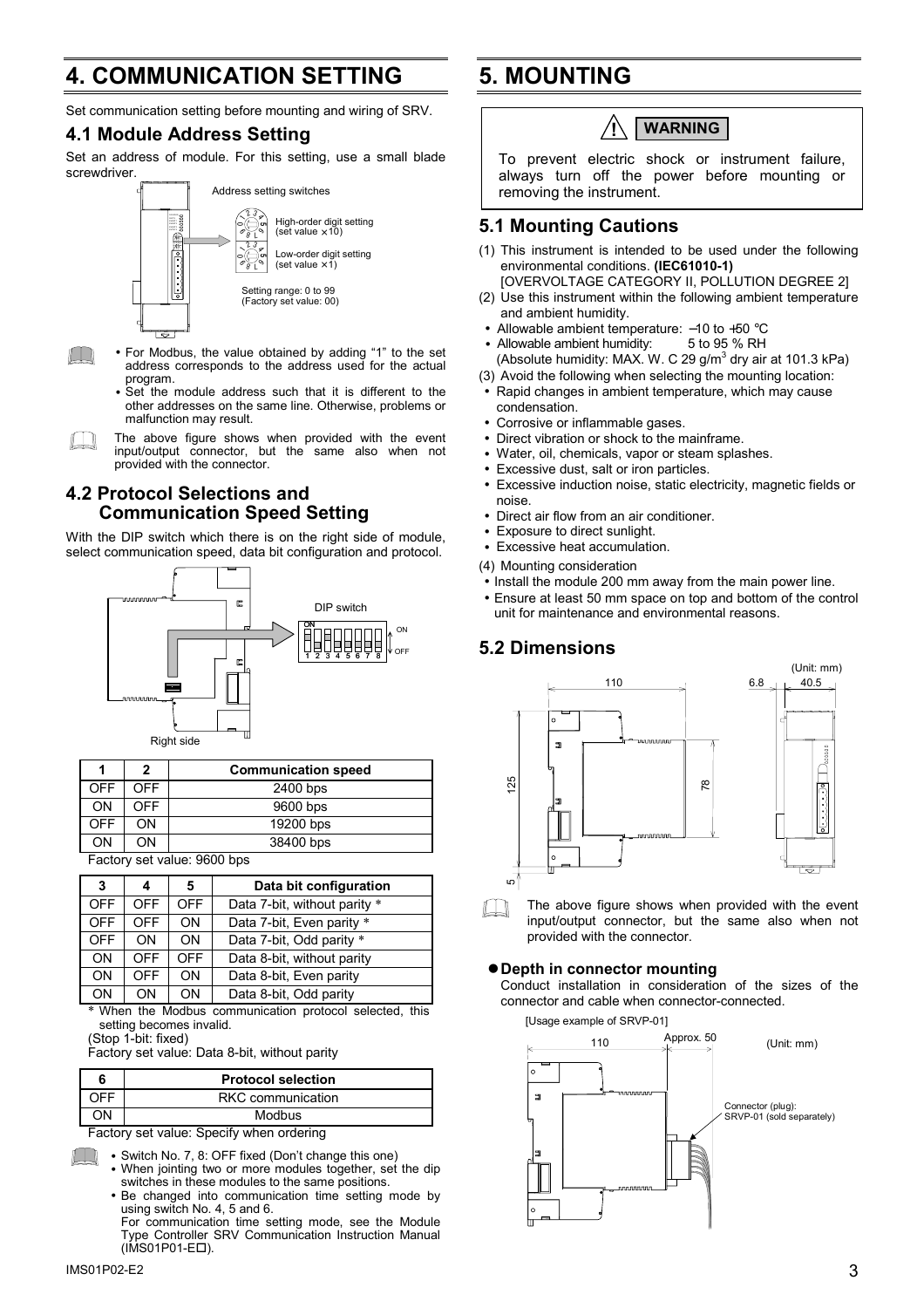## **5.3 DIN rail Mounting**

### **Mounting procedures**

*1.* Pull down the mounting bracket at the bottom of the module (A). Attach the hooks on the top of the module to the DIN rail and push the lower section into place on the DIN rail (B).



*2.* Slide the mounting bracket up to secure the module to the DIN rail.



## **End Plate mounting**

Hold tight both ends of the modules jointed together with the end plates and then fix the end plates with screws. Even if only one temperature control module [basic type] is used, also hold tight both ends of the module with the end plates.



\* For the conservation of the contact of connector, install a joint connector cover in module of both ends.

#### ■ Removing procedures

Pull down a mounting bracket with a blade screwdriver (A). Lift the module from bottom, and take it off (B).



## **5.4 Panel Mounting**

### **Mounting procedures**

- *1.* Pull down the mounting bracket (A) until locked and that a mounting hole appears.
- *2.* Prepare one mounting bracket per module (B) sold separately (KSRX-55) and then insert it in the rear of the terminal board at top of the module until locked but a mounting hole does not disappear.
- *3.* Mount each module directly on the panel with screws which are inserted in the mounting holes of the top and bottom mounting brackets.

Recommended tightening torque: 0.3 N⋅m (3 kgf⋅cm)



The customer needs to provide the M3 size screws. Select the screw length that matches the mounting panel.





## **5.5 Jointing Each Module**

Up to 31 SRVs consisting of the each modules can be jointed together. Joint these modules according to the following procedure.

#### **Jointing procedure**

- *1.* Mount the modules on the DIN rail and then joint these modules together with the joint connector while sliding the relevant module.
- *2.* Lift each of the joint tabs located at the top and bottom of the module and then insert it in the slot of the adjacent module to fix these two modules.



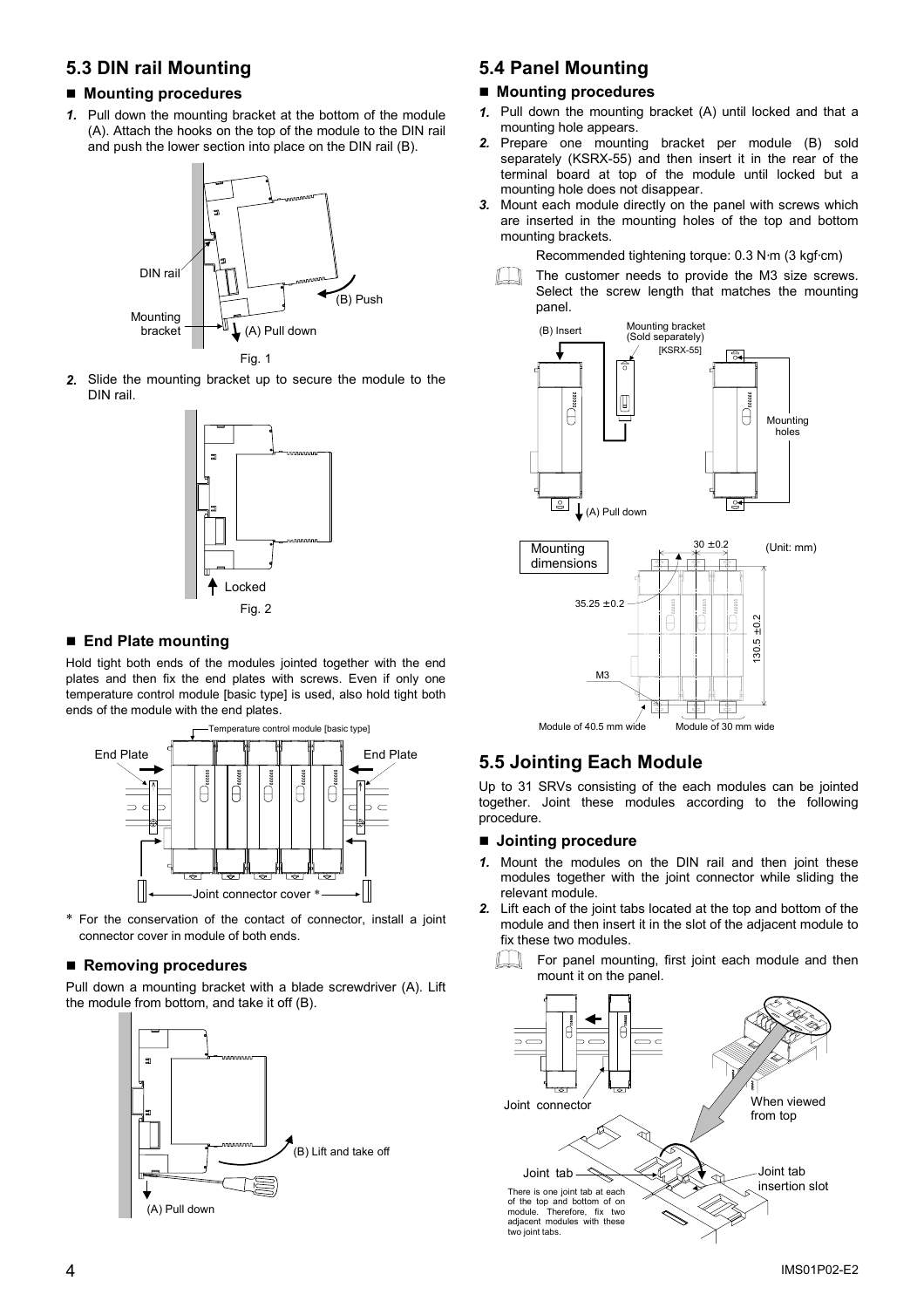## **6. WIRING**

**! WARNING** 

To prevent electric shock or instrument failure, do not turn on the power until all the wiring is completed.

## **6.1 Wiring Cautions**

- $\bullet$  For thermocouple input, use the appropriate compensation wire.
- **•** For RTD input, use low resistance lead wire with no difference in resistance between the three lead wires.
- $\bullet$  To avoid noise induction, keep input signal wire away from instrument power line, load lines and power lines of other electric equipment.
- $\bullet$  If there is electrical noise in the vicinity of the instrument that could affect operation, use a noise filter.
	- Shorten the distance between the twisted power supply wire pitches to achieve the most effective noise reduction.
	- Always install the noise filter on a grounded panel. Minimize the wiring distance between the noise filter output and the instrument power supply terminals to achieve the most effective noise reduction.
	- Do not connect fuses or switches to the noise filter output wiring as this will reduce the effectiveness of the noise filter.
- Power supply wiring must be twisted and have a low voltage dron
- $\bullet$  For an instrument with 24 V power supply, supply power from a SELV circuit.

**6.2 Terminal Configuration** 

#### Host<br>
communication CT input Control output 1 Control output 2 vage pi Voltage pulse/ Current/ RS-485 **Relay conta** Current/ Relay contact Voltage Voltage  $Q$ UT<sub>1</sub>  $\overline{OUT2}$   $\overline{OUT2}$ C<sub>T2</sub> OUT1 CT1  $\overline{\text{L/R}}(A)$  $T/R(F)$  $\overline{\Gamma_{\sf NO}^{\circ}}^{\circ}$ + − − + − − −  $\int_{N_0}^{\infty}$ 16 15  $\frac{3}{2}$   $\frac{1}{2}$   $\frac{2}{2}$   $\frac{2}{2}$ SG  $\Box$  $\boxed{1}$ 17  $7 \bullet 6$ 5 <u>17</u> 4 5  $16 \overline{15} \overline{3} \overline{2} \overline{1}$ Upper-side terminal  $\boxed{17}$   $\boxed{7}$   $\boxed{6}$   $\boxed{5}$   $\boxed{4}$ 18 11 10 9 8 Lower-side terminal  $20$  19 14 13 12 Ground Power supply Input channel 1 Input channel 2 18  $\sqrt{10}$ 10 ब्रि ा  $\sqrt{8}$  $\frac{1}{14}$   $\frac{1}{8}$   $\frac{1}{13}$  $\boxed{12}$ 20 19 13 B B 12 A A B B TC1 TC<sub>2</sub> .<br>RTD2 DC RTD1 ÷ <sup>+</sup> <sup>−</sup> 24 V FG **PTD** Thermocouple RTD Thermocouple 10 ্য  $|13$  $|12$ +∟ – +∟ J–<br>IN2 IN1 Voltage/ Voltage/ Current Current  $\Box$

- For heat/cool PID control (V-TIO-C), input channel 2 becomes unused.
	- For heat/cool PID control (V-TIO-C), Control output 1 corresponds to the heating output and Control output 2 corresponds to the cooling output.



• Terminal No. 11 is not used. • Use the solderless terminal appropriate to the screw size (M3)



Recommended tightening torque: 0.4 N⋅m (4 kgf⋅cm)

## **6.3 Pin Layout of Connector**

z**When there is the event input/output** 



#### $\bullet$  **Circuit configuration**



## **6.4 Attention in Connector (plug) Wiring**

- Use the following connector (plug) as that connected to the event input/output connector. Connector (plug) is sold separately. SRVP-01 (Front-screw type) SRVP-02 (Side-screw type)
- $\bullet$  The lead wires use the stranded wire.
- $\bullet$  Use the stranded wire from size 0.2 to 2.5 mm<sup>2</sup> (AWG 24-12).
- $\bullet$  Stripping length is as follows. SRVP-01: 10 mm SRVP-02: 7 mm
- $\bullet$  Recommended tightening torque of the lead wire in the connector (plug): 0.5 to 0.6 N⋅m (5 to 6 kgf⋅cm)

| Screw size: $SRVP-01$ : M2.5 $\vert$ |             |  |
|--------------------------------------|-------------|--|
|                                      | SRVP-01: M3 |  |